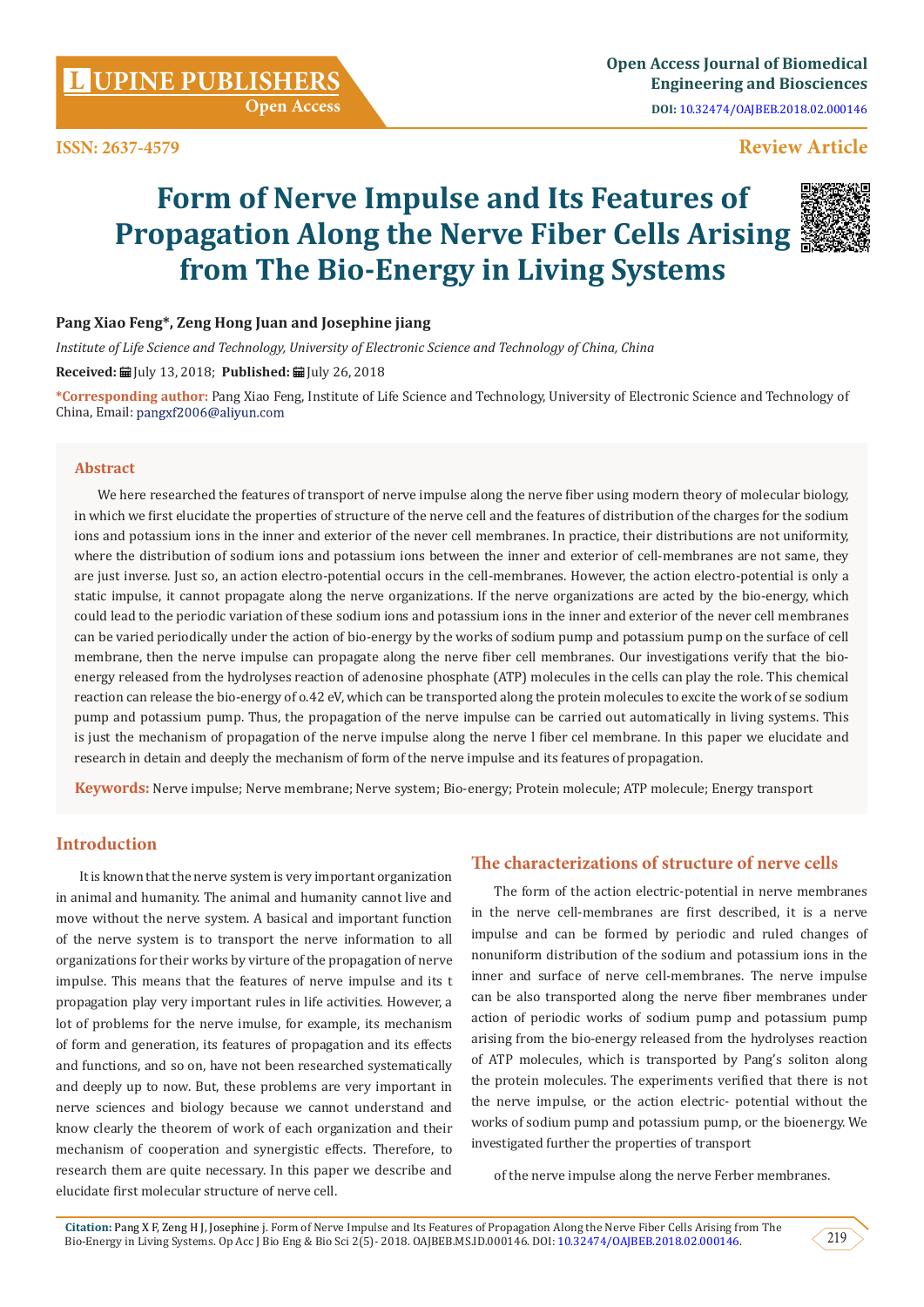The unit of the nervous system in animals is the nerve cell or the neuron. It is the unit of structure and function of nervous system, its main function is to accept process and transfer the nerve information, to complete the functions of the nervous system. It consists of nerve cells having different sizes and forms, which is shown in Figure 1. In addition to general structure of cell, which contains the membrane, cytoplasm and nuclear, the neuron or nerve cell is also composed of the membrane, cytoplasm and nuclear, but their sizes and shapes are different those of general cell. In particle, the neuron is a fiber cell and contains the cell-body and many bumps, such as one axon and many dendrite, which are issued from the cell-body, in the

cytoplasm there are an austenite (or Nissl substances), which is an active part and the position of syntheses of protein molecules. At the same time, the neurons involve also the large number of microtube and micro-trabecular, which is formed through accumulated by a plenty of large number of polarized protein molecules, which resembles with a polymer formed by many dipoles in accordance with the style of order arrangement, it is also an acted site of the narcotics of central nervous. In fact, the size and shape of different neurons are very distinct, but their structures are almost same, they can all be represented by (Figure1) [1,2]. The branch of the axon is called the lateral branch.



The lengths of axon and lateral branch are not same, their differences are also very large, some are very short, which are about several micrometers, but the lengths of most of

bumps in the neurons are very great, such as their lengths may reach 1m in the persons and animals. When the axons are contacted with other cell bodies, some structures of myelin sheathe may occur in the neurons for the persons and animals. However, the neurons without myelin sheathes exist also in some organisms. Experiments verified that thirty-six carbon olefine acid (DHA) promotes the forms of the myelin sheathes in the processes of extension and metabolism of the neural axons. The axon endings in Figure1 can both output electric-information and release the neurotransmitter to affect other neurons or non-nerve cells. This means that the axons and lateral branches can all link with other -nerve cells by the synapseses and another cell body. Thus, a completely neural signal transmission system is formed in this case. The dendrites and axons most vertebrates' neurons and membranous organelles, which can synthesis cell bodies and extra telecom and neurotransmitter release, in order to affect the close contact with it another, the

axons and all collateral can be a nerve cell through the synapse and another cell precursor and form a neural signal transmission system. The dendrites and axons of most neurons in vertebrates are issued from their cell bodies coated in the center of the cells. The cell-body contains the nuclear and organelles having feature of membranous to responsible for synthesizing and processing protein molecules. At the same time, the synapses of the neuron are often located between the dendrites and cell-body, this means that the cell-body participate also the information integration and collection. The experimental results showed that the dendritic structure of a special nerve cells can enhance the calculation functions of nerve cells in the [1].

#### **The basic structure of nerve systems**

The unit of the nervous system in animals is the nerve cell or the neuron. It is the unit of structure and function of nervous system, its main function is to accept, process and transfer the nerve information, to complete the functions of the nervous system. It consists of nerve cells having different sizes and forms, which is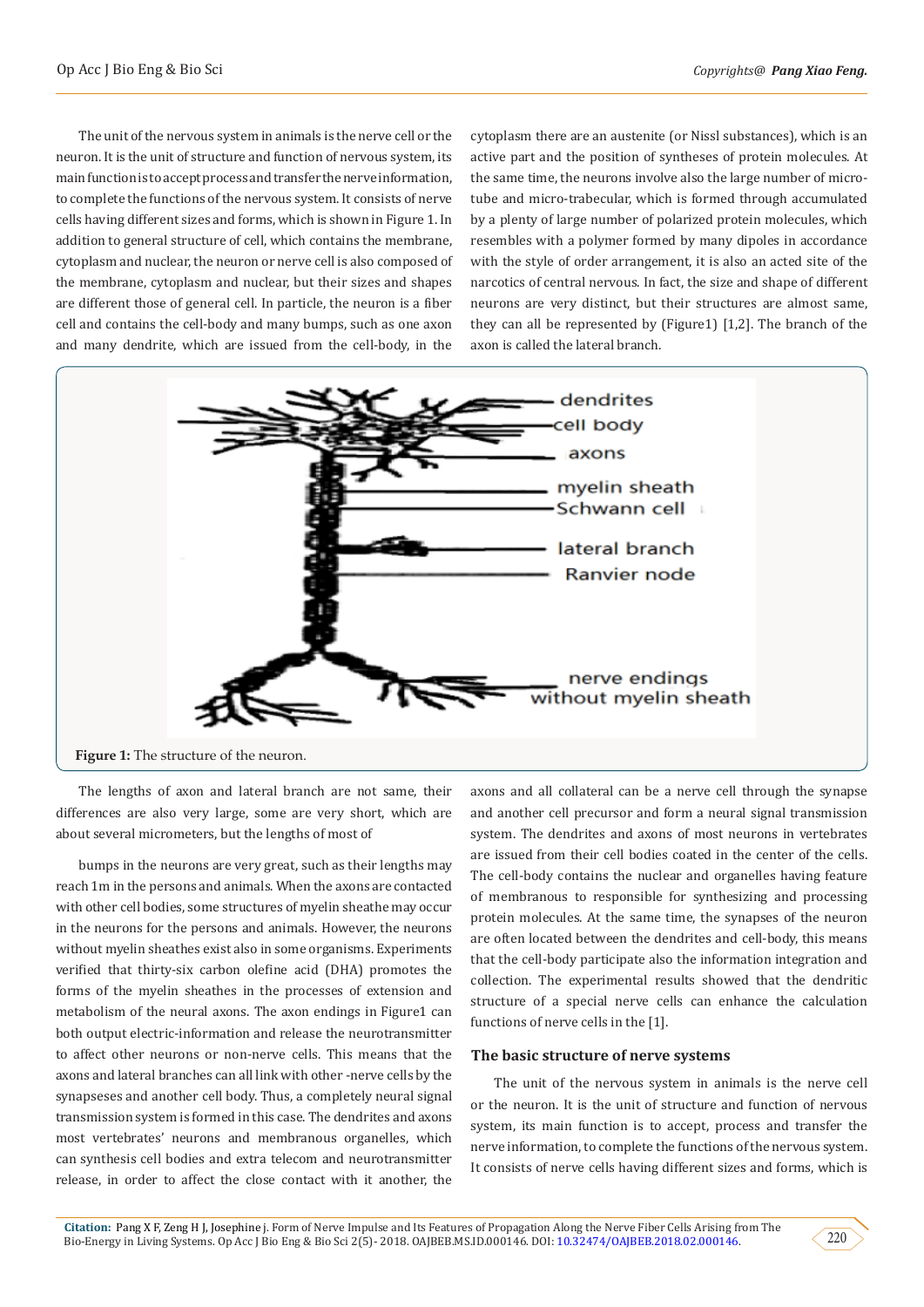shown in Figure 1. In addition to general structure of cell, which contains the membrane, cytoplasm and nuclear, the neuron or nerve cell is also composed of the membrane, cytoplasm and nuclear, but their sizes and shapes are different those of general cell. In particle, the neuron is a fiber cell and contains the cell-body and many bumps, such as one axon and many dendrite, which are issued from the cell-body, in the cytoplasm there are an austenite (or Nissl substances), which is an active part and the position of syntheses of protein molecules. At the same time, the neurons involve also the large number of micro-tube and micro-trabecular, which is formed through accumulated by a plenty of large number of polarized protein molecules, which resembles with a polymer formed by many dipoles in accordance with the style of order arrangement, it is also an acted site of the narcotics of central nervous. In fact, the size and shape of different neurons are very distinct, but their structures are almost same, they can all be represented by Figure 1 [1-2].

The branch of the axon is called the lateral branch. The lengths of axon and lateral branch are not same, their differences are also very large, some are very short, which are about several micrometers, but the lengths of most of bumps in the neurons are very great, such as their lengths may reach 1m in the persons and animals. When the axons are contacted with other cell bodies, some structures of myelin sheathe may occur in the neurons for the persons and animals. However, the neurons without myelin sheathes exist also in some organisms. Experiments verified that thirty-six carbon olefine acid (DHA) promotes the forms of the myelin sheathes in the processes of extension and metabolism of the neural axons. The axon endings in Figure 1 can both output electric-information and release the neurotransmitter to affect other neurons or non-nerve cells. This means that the axons and lateral brarches can all link with other -nerve cells by the synapseses and another cell body. Thus, a completely neural signal transmission system is formed in this case.

The dendrites and axons most vertebrate's neurons and membranous organelles, which can synthesis cell-bodies and extra telecom and neurotransmitter release, in order to affect the close contact with it another, the axons and all collateral can be a nerve cell through the synapse and another cell precursors and form a neural signal transmission system. The dendrites and axons of most neurons in vertebrates are issued from their cell bodies ocated in the center of the cells. The cell-body contains the nuclear and organelles having feature of membranous to responsible for synthesizing and processing protein molecules. At the same time, the synapses of the neuron are often located between the dendrites and cell-body, this means that the cell-body participate also the information integration and collection. The experimental results showed that the dendritic structure of a special nerve cells can enhance the calculation functions of nerve cells in the [1].

#### **The form of the synaptic structures and its properties**

The synaptic structures have very important roles in the nerve activities, its structure and features are worth to study seriously. Its form is described as follows. The axons at the grown position in the neuron are grown and extended some larger cones, in this case their cone end of the protuberance or bumps can contact or combine to form a function wide organ with the bottom of axons or dendrites or cell-body of neighboring neuron. The organ between two neurons is referred to as the synaptic as shown in Figure1 [1-6]. Synaptic is a contact area and small gap having exceptional function, which can transport and transfer the neural signals from one neuron to another neuron. However, they are not continuous in the protoplasm. The synaptic is the association origin of function between two nerve cells and the position of contact of structures. Through the associations and their works, the neurons and receptor cells as well as the effect or cells are associated together to form a complete system of transmission of neural signals. There are not the transmission and transport of neural signals without the synaptic. Therefore, the synaptic is a key origin in neurobiology.

It is estimated that the human brain has about  $10^{14} \sim 10^{15}$ synapses. Single synaptic is a complex of incoming - outgoing unit of signs, which is just a basic feature of the neurons. All neurons are all linked together through them. The related linkage between two neurons or seeking, the synaptic contains three parts: the before-part of synaptic of active cells or their protuberance given out, after-part of synaptic of cells accepted activation or their protuberance and the part or gap between them. Therefore, the correct forms of linkage of the synapses require not only the right guidance of growth of the protuberances along the surface of cells and extracellular pathways, but also the specific identification between the presynaptic and postsynaptic cells. At the same time, it demands also stability of synapses in the activation in the motion of time and space. In biology, the synaptic connections, or speaking shape or form of e synaptic are various. If an axon or a lateral branch are terminated in another neurons, then it is called the axis body synapse, but the synapnic between the axons and dendrites is called the axon-dendrite synapntic, the synaptic between two axons is the axon-axon synaptic. If one axon is terminated on the skeletal muscle fibers, then it is referred to as the neuromuscular endplate. A basic feature of the synaptic transmission are the valve and one single direction of the transfer, its information of transfer can be integrated and has a plasticity, i.e., its efficiency and functions are variable, the capacity of transferred information are higher and have the multi-purposes. These features are the foundation of orderly neural activity and learning and memory of animals and persons [1-2].

In the central nervous system, the typical presynaptic and postsynaptic compositions are closely associated on the membrane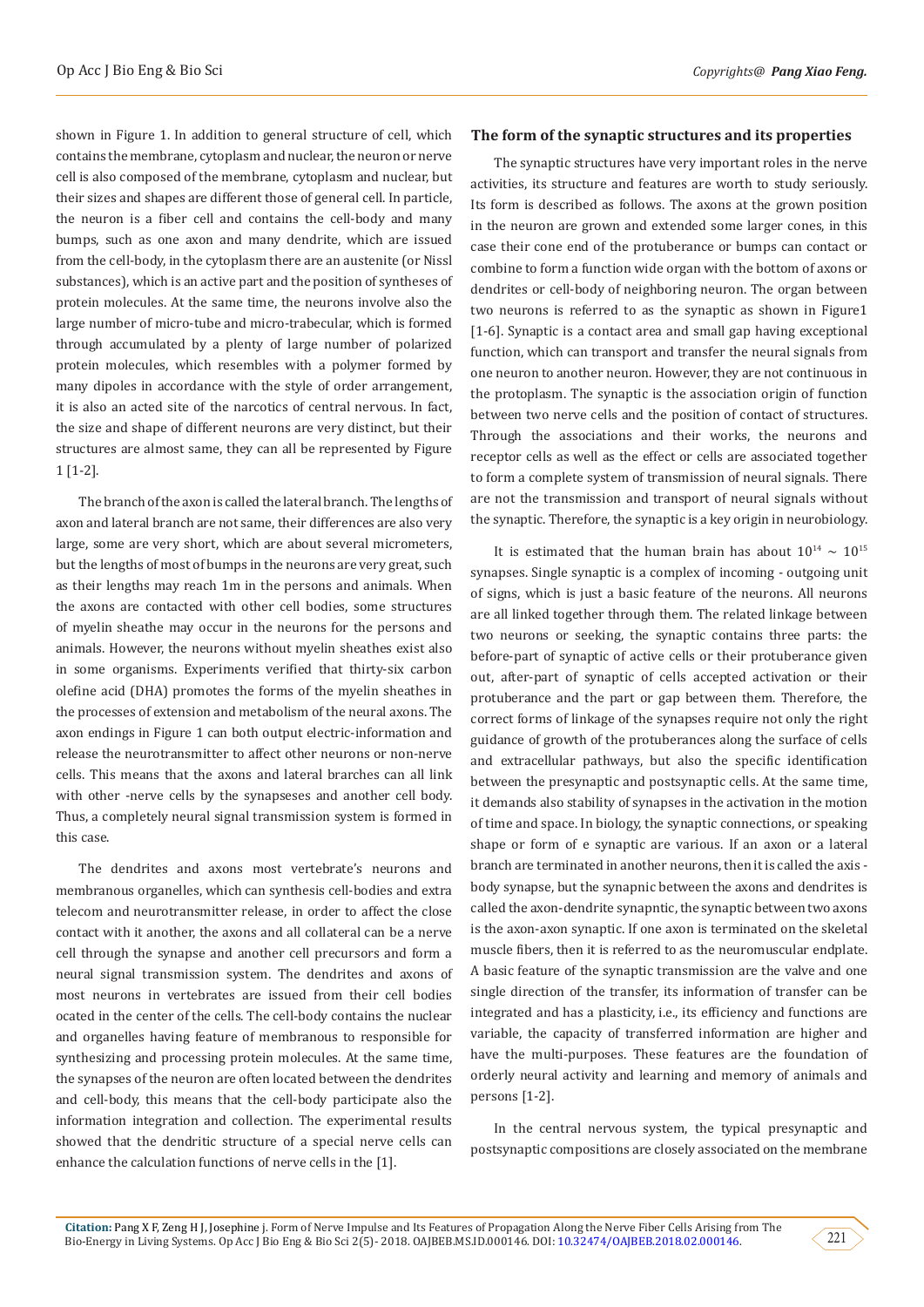each other, which will lead to the alienation of contacted membrane, thus the two-layer membranes should be separated by a narrow synaptic gap. The synaptic gap is an analogue matter of basement membrane, which is derived from the before- and after- membranes. The materials in the synaptic gap are all the protein molecules, which involved the alkaline amino acid with high concentrations, its interstitial matter has the sialic acid and glycoprotein, etc. In the side of pre-synaptic there are the synaptic corpuscles of swollen and tapered protuberance, in which many vesicles with a lot of neurotransmitter of high concentration are contained.

The synaptic has three types of chemical synaptic and electric synaptic and their hybrid. The chemical synaptic and electric synaptic, specially, the former exist widely in all animals and Human beings, but the latter exists only in the invertebrate and lower vertebrate animals, their nerve in formations are transferred by means of the variations of electric potentials among the gap

junctions of synapses, in which the circuit impedance between two neurons is very larger, but their electric-potential are lower. The chemical synaptic is widely existent in the nervous systems in the breastfeeding animals, its transport of the nerve in formations are carried out by the release and transport of chemical materials, which are called as the neurotransmitters, or messenger, such as the endocrine hormone, neural hormone of cells, etc. Chemical synapses are the most complicated synapses in the nervous system, their connections possess a specificity, such as its transport of nerve information has an exact direction from one neurons to another neurons and polarity. Its polarity is mainly determined by a group of synaptic vesicles and paralleling membranes. There is a gap with the size of 20nm between the membranes of two neurons in the parallel membrane, its density of material is larger, especially for the pair-side membrane involving the protuberance of synaptic vesicles.





**Figure 3:** The configuration and biochemical properties of chemical synapses, where mp denotes the corpuscles in the membrane, PSD denotes the thickening of postsynapses [1,2,7].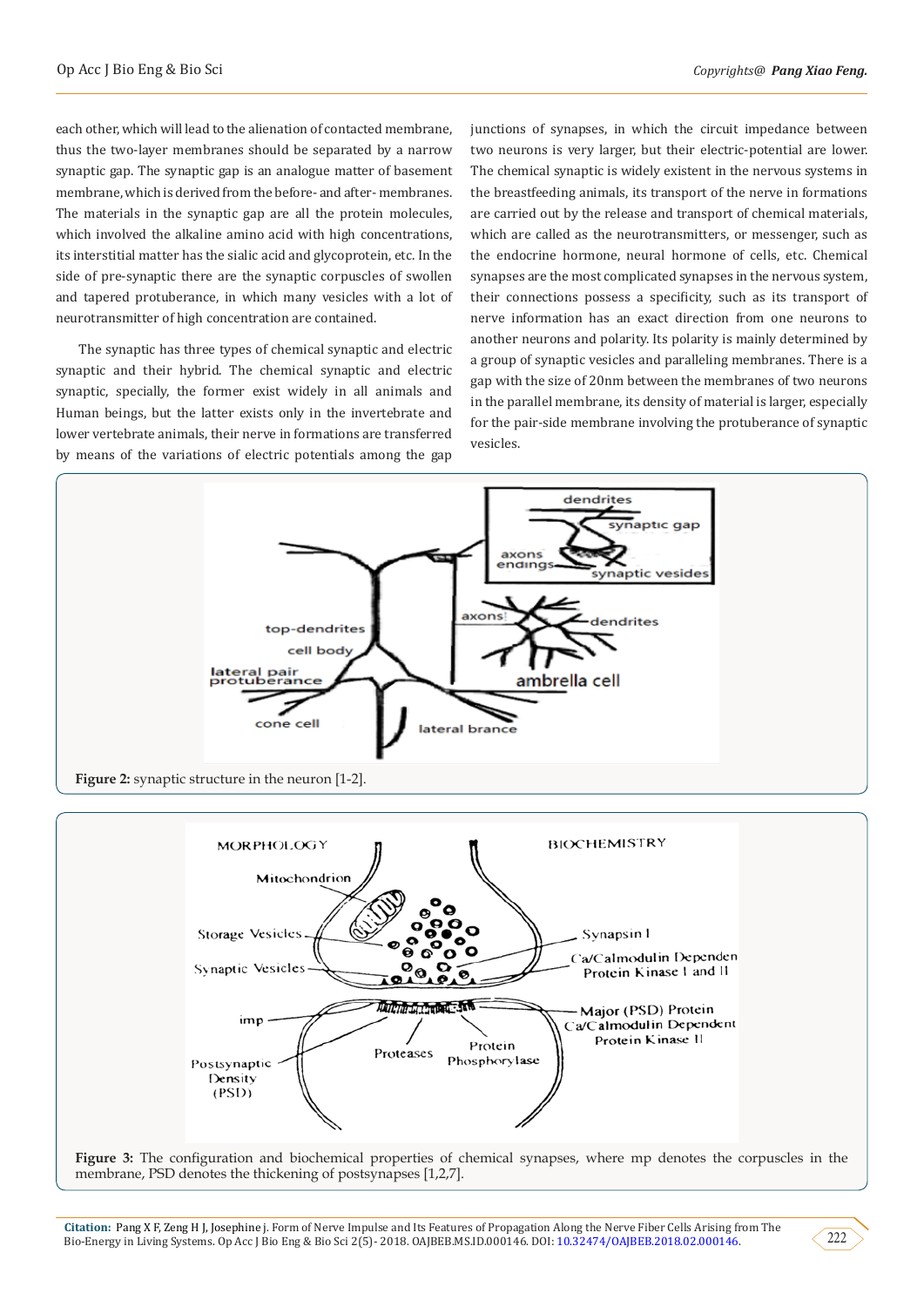





The comparison of properties of chemic and electric synapses is shown in Table 1. The structure of the chemical synapses is shown in Figure 3. It contains the submicro-structures of the synaptic endplate, synaptic vesicles, front membrane of synaptic, after-membrane of synaptic, synaptic vesicles and postsynaptic membrane. The synapsin 1 in the front membrane is a protein

molecule and a heterodimer constructed by the protein molecules with the molecular weight of 166kDa and are related to the synaptic vesicles. After the synapsin 1 is in phosphorylation state, it is separated from the vesicles membranes and combination with the cytoplasmic membrane through cell skeleton, thus some neurotransmitters are released in this case. The phosphorylation

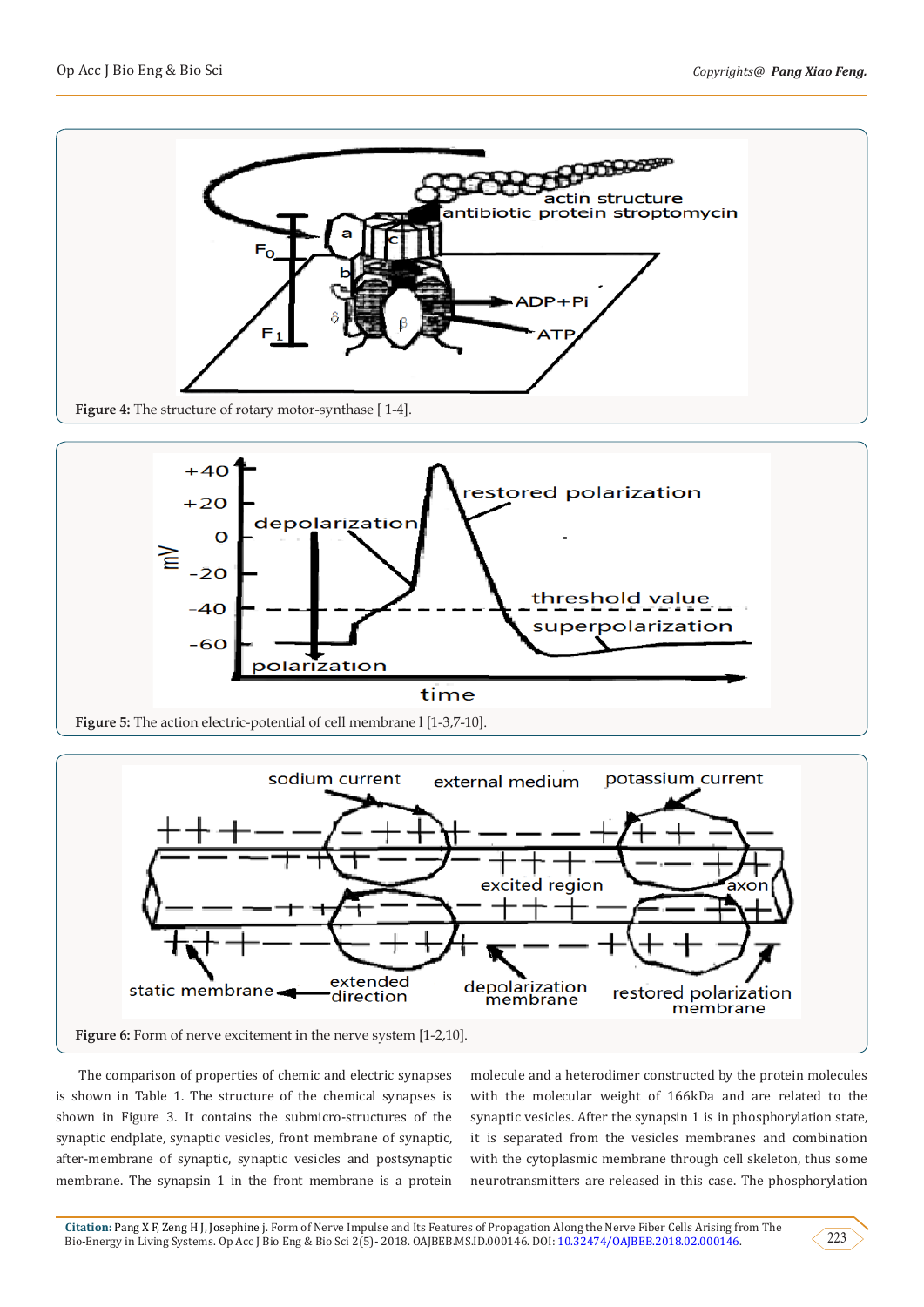is agan catalyzed by the calcium/calcium modulin dependent protein kinase 1, which can have activated by the internal flow  $Ca<sup>2+</sup>$ , when a nerve impulse occurs. The determined compositions in the postsynaptic membrane are the membrane receptor, thickening of postsynaptic (PSD) and the enzymes, which can make PSD phosphorylation and dephosphorylation. The thickening of postsynaptic is mostly formed by the cytoskeleton of the membrane, which contains the many microtubules, nerve filaments, and combines many proteins and proteolytic enzymes. The main composition of PSD is the peptides of 50kDa or proteins. The above components are all shown in Figures 2 & 6 in which the calcium/calmodulin protein kinase II (CaM II) is a major biochemical component of synapses and exists mainly in the presynaptic endings and PSD, and it is also one of the homologous kinase family. It is consisted of 12 subsites with weighs of  $50 \sim 60$ kDa , which is a larger polymer of proteins, its basical function is itself phosphorylation of subunits. So-called itself phosphorylation is just make the kinases have a function of switch, then the kinas can still maintain itself bio-activity after short calcium-information signals are accepted. This feature is very advantageous to the longtime activity of the postsynaptic and their variations. Otherwise, there are another some scaffolding proteins in the postsynaptic, which contains the actins and the protein of 43kDa [1-2,7].

|                      | Table 1: The comparisons of properties of chemic and electric |  |  |  |
|----------------------|---------------------------------------------------------------|--|--|--|
| synapses $[1-2,7]$ . |                                                               |  |  |  |

| The chemic synapses                                                                                                                                                                                                      | The electric synapses                                                         |  |  |  |
|--------------------------------------------------------------------------------------------------------------------------------------------------------------------------------------------------------------------------|-------------------------------------------------------------------------------|--|--|--|
| The affection of action potential of the<br>presynaptic on electric potential of after<br>membranes is small                                                                                                             | The action potential of<br>presynaptic is a direct<br>factor of the transport |  |  |  |
| Presynaptic potential caused<br>many synchronous releasing of<br>neurotransmitters by the small bubble<br>under action of cooperation of ca2 <sup>+</sup>                                                                | Without this effect.                                                          |  |  |  |
| The releases of euro transmitter produce<br>the appearing of local and different<br>potentials of postsynaptic membrane, its<br>sizes can be integrated, the postsynaptic<br>potential can be inverted when it is varied | The postsynaptic potential<br>has not been inverted, when<br>it is varied     |  |  |  |
| There are synaptic vesicles in this case                                                                                                                                                                                 | Without synaptic vesicle                                                      |  |  |  |
| It can be both excited and inhibited                                                                                                                                                                                     | It can only be excited                                                        |  |  |  |
| It is easily influenced in chemical factors                                                                                                                                                                              | It is not influenced                                                          |  |  |  |
| Its effect can be sux (0.1) mmarized in the<br>space and time, it has also an integrated<br>effect                                                                                                                       | 1:1, few integration                                                          |  |  |  |

# **The nerve excitation and action electric-potential as well as use of bio-energy in the nerve systems**

# **The resting electric-potential of cell membrane and its mechanism**

What is nerve excitement? It is that the nervous tissues give out a strong reaction, when its strength reaches or exceeds the certain threshold. This phenomenon appears also in the muscle tissue. Its main feature and performance are that the electric-potential across

the cytoplasmic membranes generated a fast variation. In this case the strength of variation of electric-potential is used to characterize and mark the state and intensity of the nerve-excitation. We here will discuss the excitation states of the nerve and its features and representations in the nerve system.

As it is known, the molecular structure of the neurons is also same with those of general cells, although their configurations have some differences, such as the distributions of the ions of Na<sup>+</sup>, K+ and Cl- on the membrane of the neurons are same with those of other cells, i.e., they are all non-uniformly distributed in the side and outside of the cell membrane , in which the number of Na+ ions in its outside are more than those in its inside, but the distributions of K<sup>+</sup> and Cl- are just inverse, namely he numbers of K<sup>+</sup> and Cl- ions in the inside of cell membrane are more than those in its outside. This means that an electric potential is formed and appeared on the cell membrane due to the non-uniform of distribution of the charges or ions in the inside and outside of cell membrane, this is necessary to results in the differences of permeability of ions to the cell membrane. Thus the electric-potential is formed, which is called the resting potential of cell or the potential of numbers, its size is about -40 - -70mV, i.e., the electric-potential in inside of cell membrane is lower than that in its outside, which was verified by the experiments and theory of biophysical theory. These results manifested clearly there are many ions in inside and outside of cell membrane, but the numbers for different ions are different. These phenomena indicated that there are also some channels of the ions on the cell membranes, which are formed by membrane -spanning proteins molecules, but their electric resistances of different ions are different. The above resting potential of cell membrane can be determined and obtained using the above results.

In particle, in the nervous tissues the compositions of the inside and outside electrolytes are also different, such as the concentrations of Na+ and Cl- are more many in the outside of the axons of active- squid, but much less in its, but the distribution of K<sup>+</sup> is just opposite. In the resting state, the charge distributions in the inside and outside of the cell membrane in the nerve fibers is still negative in the interior and position in the exterior, thus its electric potential is about 70mV, its membrane resistance is  $10^3 \Omega/cm^3$ , its membrane capacitance is 1 mf/cm [1-3,7].

The huge differences of permeabilities and resistances of these ions on the cell membrane in the squid animal lead on to their large distinctions of electric-potentials. The researches indicated the differences of the potentials can be represented by  $P_{\nu}$ : $P_{\nu}$ ,  $P_{\nu}$ = 1:0.04:0.45, where  $P_kP_{N_a}$  and  $P_{C_l}$  are the electric-potentials of K<sup>+</sup>, Na<sup>+</sup> and Cl<sup>-</sup> ion on the membrane. This result exhibited that K<sup>+</sup> plays important part in the form of resting electric potential of huge axons in the squid. In this case, most of the K<sup>+</sup> ions are in free states, but half of Na<sup>+</sup> ions either are in the combined states or form some products in the cells, otherwise,  $Ca^{2+}$  ions are almost completely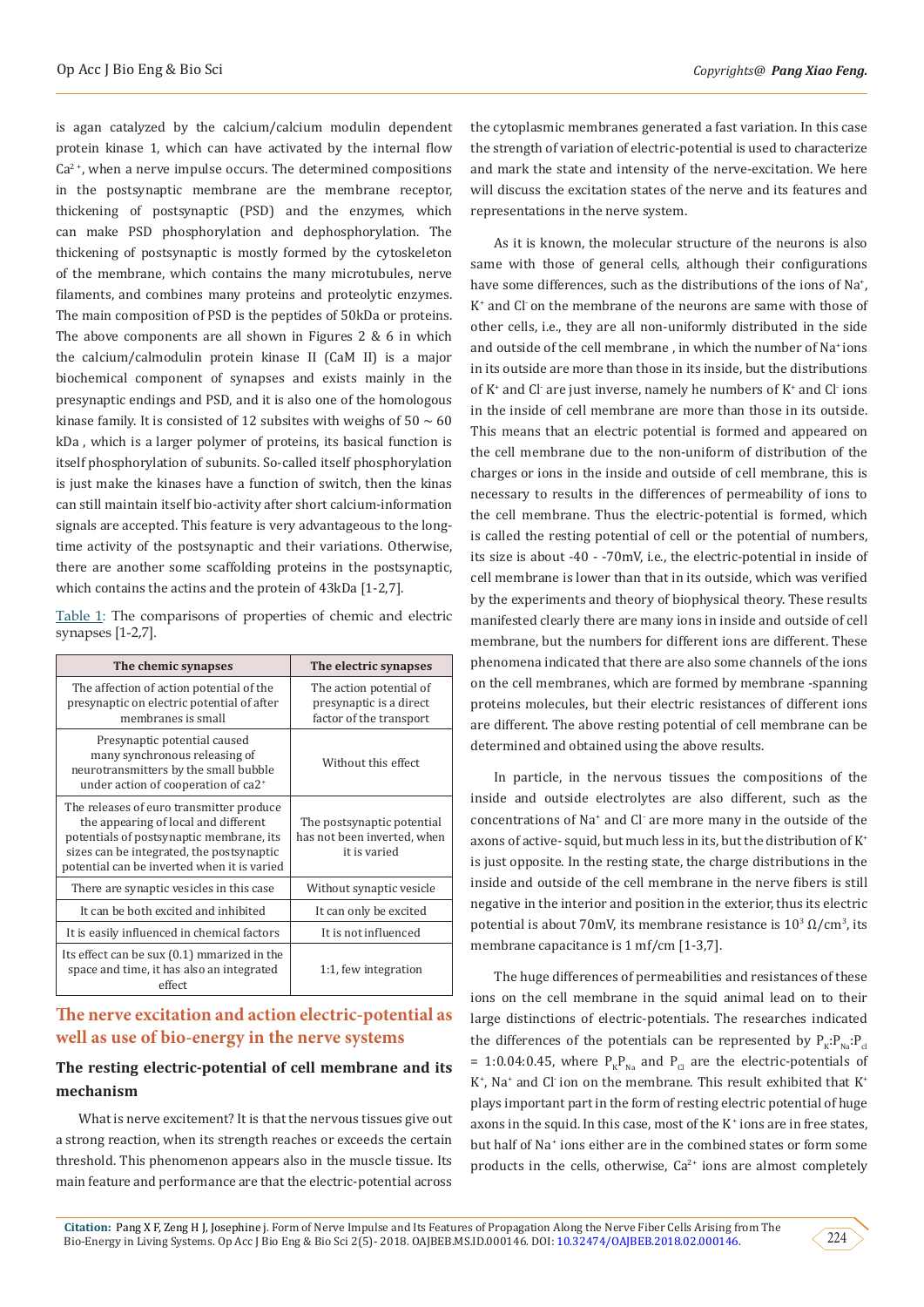in the combined states with some negative ions or in organelles (mitochondria, etc.) in the cells. Therefore, the permeability of Na+ on the membrane is small in resting states of cells.

The above properties of permeability of ions can be checked by some experiments, for example, the variations of permeability of ions on the membrane was measured, when some specific inhibitors are added in it. For instance, the water-soluble paralytic poison - tetrodotoxin (TTX), which are extracted from some fishes and newts in California, are added in the gaps between their axons, the experiments found that the channels and corresponding movements of Na<sup>+</sup> ions in the nerve and muscle fibers are stopped completely. If the TTXs are injected in the axons, the permeability of Na+ ions are not changed. However, if the frog toxin (BTX), which is a kind of steroid alkaloids, is injected in the above animals, it will result in the depression of resting electric-potential and increases of the permeability of Na+ ions. If the inhibitors of four procedures (TEA) are injected in the axon, then the permeability of Na+ ions have been not varied, but it can stop completely the movement of K<sup>+</sup> across the membrane. These experimental results not only conform the validity of the above results but also exhibited that the movements of K<sup>+</sup> across the membrane are completely independent relative to that of Na+ ions. This represented also that the penetration abilities of different ions on the membranes have a strong specificity. The identified effects of the inhibitors of TTX and TEA on the permeability of Na  $^*$  and K $^*$  make that we can assume that the transport of the ions across the membranes are carried out by protein - lipid compounds or ion channels. Thus each ion has itself special channel of ions. The tetrodotoxins stopped the transport of Na+ because they have closed the channels of sodium ions in one square micron. The experimental measures indicated that there are 100 channels of Na+ in one square microns. In the resting or inactivity state, it is estimated experimentally that the conductivity of Na<sup>+</sup> in a sodium channel is about  $4^{1/2} \Omega^{-1}$ , but about  $12^{\infty}10^{-12}$   $\Omega^{-1}$  for K<sup>+</sup> in the potassium channe [1-2,7].

On the other hand, in resting state the permeability of potassium ions across the excited membrane of cell is larger than that of sodium ions. In addition, some macromolecules or ions with negative charges inside cell membrane cannot penetrate the membrane, based on these results we can establish the relationship of these ions between the inside and outside cell membranes. In this case, we mark these different ions in inside and outside cell membrane by the subscript 1, 2. Because again there are also some ions with negative charge of nonvalenced as mentioned above, which is denoted by P- , Thus we can represented the relationship of the chemical potentials of these ions in outside and inside cell membrane in the equilibrium state on the basis of the conditions of equality of the chemical potentials and charges in the inside and outside the cell membrane of the ions of  $K^*$  and  $Cl^*$ , which is denoted[1] by

$$
\mu_{k1}^+ = \mu_{k2}^+ \mu_{\ell 1}^- = \mu_{\ell 2}^- \tag{1}
$$

where  $\mu_i$  is the chemical potential of the ion. In the ideal solution, the chemical potentials can be represented by

$$
\mu_i = \mu_i^{(0)} + RT \ln C_i + Z_i F \phi \tag{2}
$$

where  $\mu_i^{(0)}$  is the chemical potential in the standard state,  $C_i$  is the concentration of the ion in the solution,  $Z_{\rm i}$  is chemical valence of the ion,  $\phi$  is the resting electric -potential of corresponding element, F is Faraday constant.

From Eq. (1) we can obtain

$$
\mu_{K_1^+}^{(0)} + RT \ln[K^+]_1 + F\phi_1 = \mu_{K_{2+}}^{(0)} + RT \ln[K^+]_2 + F\phi_2 \tag{3}
$$

$$
\mu_{Cl_1^-}^{(0)} + RT \ln [Cl^-]_1 - F\phi_1 = \mu_{Cl_2}^{(0)} + RT \ln [Cl^-]_2 - F\phi_2 \tag{4}
$$

The following results can be obtained from Eqs. (3)-(4)

$$
\frac{[K^+]_1}{[K^+]_2} = \frac{[Cl^-]_2}{[Cl^-]_1} = \nu
$$
\n(5)

Equation (5) is called as Gibbs-Dsnnan condition is Donnan proportional constant.

From Eqs. (3)-(4) we can gain the potential of the ion across the membrane

$$
\phi = \phi_1 - \phi_2 = -\frac{RT}{F} \ln \frac{[K^+]_1}{[K^+]_2} = \frac{RT}{F} \ln \frac{[Cl^-]_1}{[Cl^-]_2} = \frac{RT}{F} \ln V \tag{6}
$$

Because the resting potential is mainly caused by the permeability of  $K^+$  ions, if the concentration y of potassium ions  $[K^+]_2 = 20$  mmol and  $[K^+]_1 = 100$ mmol are inserted in Eq. (5)-(6) we can easily obtain  $\phi_k$  =  $-75$ mV, this is basically consistent with the experimental value of resting electric potential value of **-**70mV measured . This verified clearly that the distribution of the ions on the cell membrane described mentioned above are correct. This conformed strongly that the resting electric-potential of the membrane is produced by the permeability of  $K^+$  ions [1,2,7-9].

If second condition :

$$
[K^+]_1 = [C^-]_1 + [P^-] \text{and} [K^+]_2 = [C^-]_2 = C_2 \tag{7}
$$

is used we can find out the following relationship

$$
\nu = \frac{[P^-]}{2C_2} + \sqrt{\frac{[P^-]}{2C_2}^2 + 1} \tag{8}
$$

# **The forms and works of sodium pump and potassium pump in the nerve membrane and use of bio-energy in the nerve systems**

As it is known from the above results, the ions of Na+, K<sup>+</sup> and Cl- can be displaced and flowed along the ionic channels on the cell membranes due to their nonuniformities of distribution,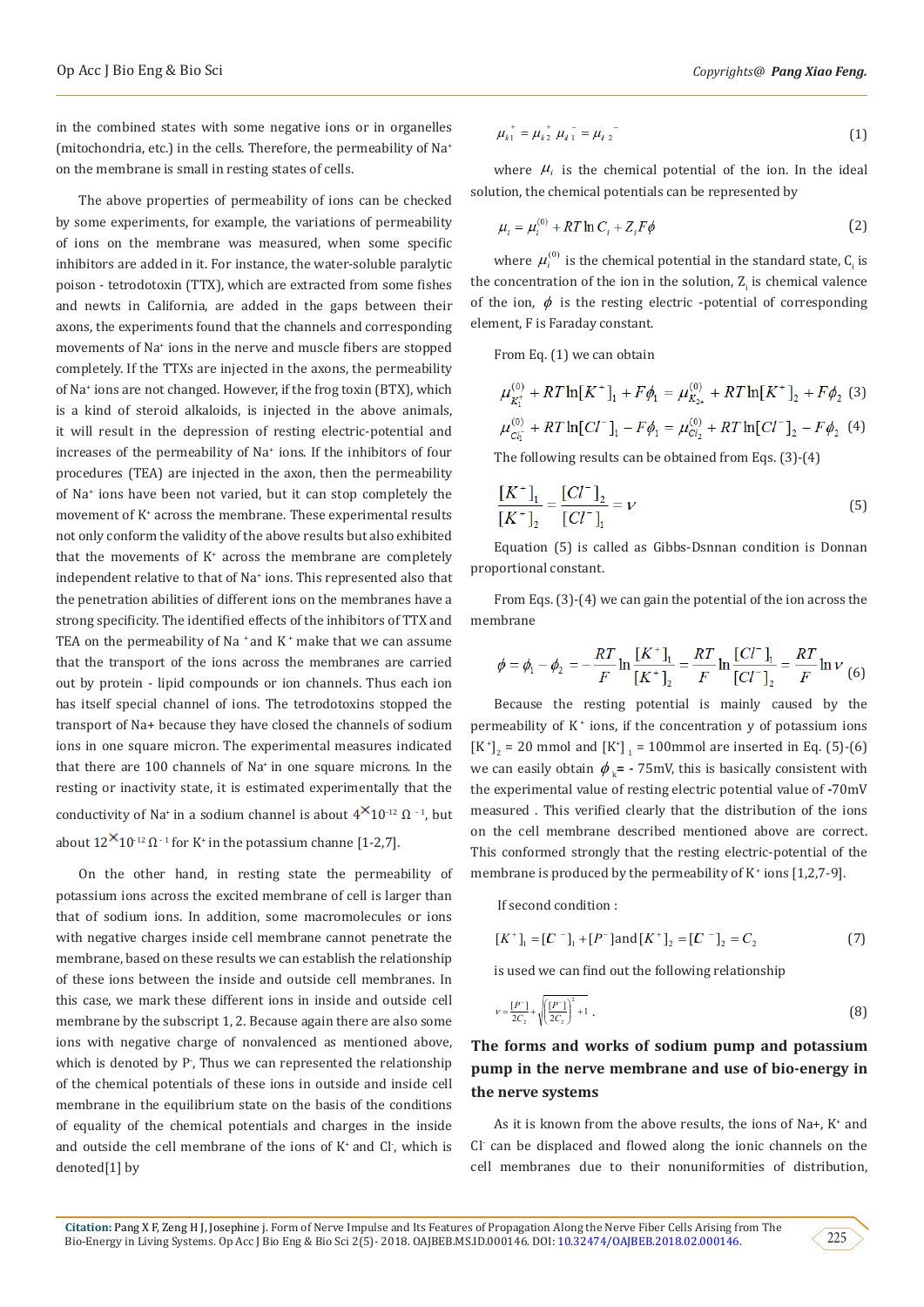which promote the fluxes of  $Na<sup>+</sup>$ ,  $K<sup>+</sup>$  and Cl along their directions , of decrease of electric chemical potentials. Thus some ion-currents are occurred on the membrane. This results in just occurring of the electric signs in the cells. Obviously, the electric signs are generated due to the open and close of the ionic channels. In the normal state Na<sup>+</sup> ions are shifted from the outside cell membrane to its interior, but t the displacement of  $K^*$  and  $Cl$  are just inverse and to the outside membrane from its interior. Very clearly, these fluids will induce the variations of distribution of these ions from the non-uniform state to the uniform state, thus the electricsigns of the cells will decreased, which are not advantageous for the growth of the cell or life. In this case it is quite necessary to maintain the ion concentration gradient on both sides of the cell membrane mentioned above. In order to gain this purpose, its basic method to construct and grow some ion pumps, such as the sodium pump and potassium pump, which can hand and carry Na<sup>+</sup> ions to the outside membrane from inside membrane , and can hand and carry also K<sup>+</sup> ions to the inside membrane from outside membrane, respectively. Thus the nonuniform distribution of Na+ ions and K<sup>+</sup> ions or their gradients of concentration on the cell membrane can be always maintained or restored also in active life bodies using these ionic pumps . In other words these ion pumps can provide the bio-energies to carry away these ions to specifying positions to maintain the gradients of concentration of these ions in both sides of the cell membrane to a certain level, then all life activities can remain and continue, if the bio-energy is supplied enough. Or else, the life activities will be completely stopped. Therefore we can say that the Na+ and K<sup>+</sup> pumps and the supply of bio-energy play very important roles in the life activities [1-2,7-9].

However, how can these ion pumps be constituted and grown? Very clearly, the work can be carried out and finished by some special protein molecules or enzymes, which can also bring away and carry away these ions to specifying positions. These proteins or enzymes are some rotary motor -proteins or ATP synthases, such as the rotary motor -protein as shown in Figure 4, DNA helicase motor and RNA polysaccharide enzymes motor. We here will elucidate the structures and functions of the ion pump in the ATP s synthase in Figure 4, which can shoulder the work of syntheses of ATP and can provide the bio-energy. The enzyme is composed of the part of proton conduction,  $F_{0}$ , and it's part of promotion,  $F_{1}$ . When the protons traverse the F0, ATP molecules will be synthesized in  ${\rm F}_{1'}$  thus the bio-energies generate immediately by means of the hydrolyses reaction of ATP molecules. This reaction is reversible. In this case, the bio-energy can promote the protons to move along the inverse directions, if the hydrolyses reaction of ATP molecules occurs in  $F_1$ . Because  $F_1$  can catalyze the hydrolysis of ATP molecules, then it is called as  $F_1$ -ATP enzyme. The ATP synthesized enzymes exist also in the inner membrane of the mitochondrial and the serosa in the bacteria as well as capsule membrane in the chloroplasts.

In the process of syntheses of ATP molecules , the chemical potential of the protons must be consumed and expended, but the chemical potential can be complemented by the biological membrane including the light-chemical systems. When ATP enzymes rotate the protons along the inverse direction, the hydrolyses of ATP molecules occur, thus the electric-chemical potential of the protons is also formed in this case. However, the transmission mechanism of the protons in the reverse reaction is always related to the hydrolysis of ATP molecules. As it is known, the syntheses and hydrolyses of ATP molecules are carried out by the  $F_1$ -ATP enzymes on the enzyme membrane.  $F_1$ -ATP enzyme has a strong activity of hydrolyses of ATP molecules, but  $F_0$  part of the enzyme can also cause the shift of the protons and promote further their movements of across the membranes. The distance between the part of  $F_1$ -ATP enzyme in the hydrolytic enzymes and the proton transmission area is about 8nm, they are linked by γ sub-base. Therefore, the syntheses and hydrolyses of ATP molecules and proton transmission are completed through the mutual combination among them using the  $\gamma$  sub-base, in which the increment of rotation is about 120<sup>0</sup>, but the direction of γ base will be rotated about  $120^{\circ}$  ,when one hydrolysis reaction of ATP molecules is appeared , thus its efficiency is close to 100%.

Obviously , the structure features of rotary motor- ATP synthase and its functions can use to explain and elucidate the mechanism of sodium pump and potassium pump in nerve systems mentioned above, in which the sodium pump carry and bring the Na+ from the inside cell membrane to outside cell membrane, but the potassium pump carry and bring the K+ from the outside cell membrane to inside cell membrane to maintain the gradients of concentration of these ions in both sides of the cell membrane. These functions are carried out in virtue of its special identification abilities to the sodium and potassium ions through their rotation features and special atomic weighs and moved stats as well as the sizes of combination positions such as  $F_0$  and  $F_1$  of the motor ATP synthase.

Certainly, the motions and states of the motor ATP synthase are very complicated, if they are in detail investigated. These problems are worth to study deeply and completely. At present, we again elucidated in detail the essences and properties of work of sodium pump and potassium pump in the nerve systems. In practice, the Na+ ions and K+ ions with water flow together along their channels, if these ions move along their ionic channels across the cell membranes. Once they are flowed over the cell membranes, then water will be taken off from these ions. In this case these ions in the dehydrations can be absorbed by other polar groups in these ionic channels. To maintain the ion concentration difference between the inside and outside membrane of the nerve fiber cells at the required level, the sodium pump must work constantly and make the hydrolysis of ATP molecules release continuously the bioenergy in the entire life period. In the nerves systems of the crab,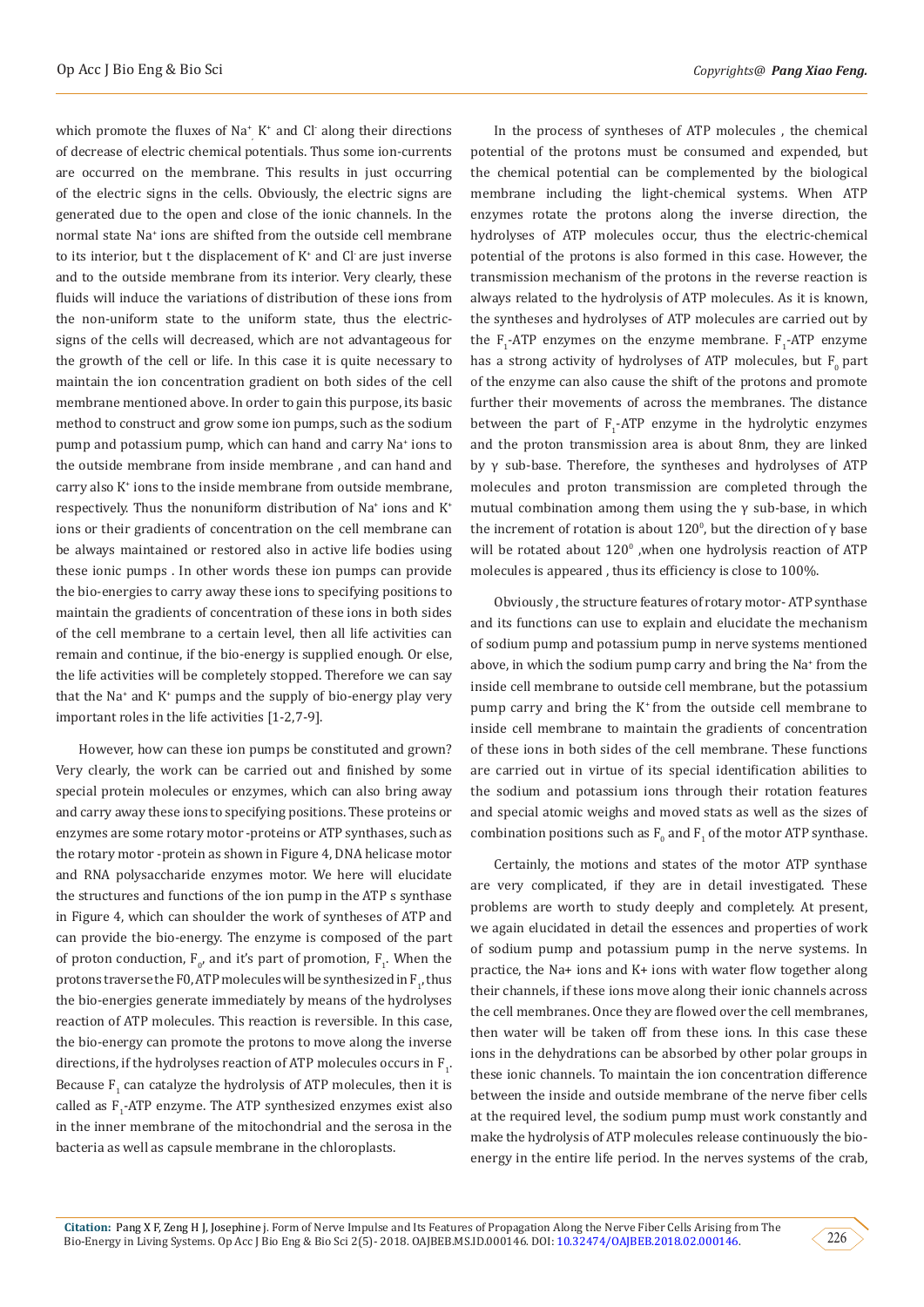about 50% of metabolic energy were used in the sodium pump in the nerve fibers in the resting state. In the crab the hydrolysis of ATP molecules is together finished by ATP-enzyme,  $K^*$ . Na  $^*$  and mg  $2^+$ , where ATP-enzyme is a part of the membrane, its other part is in outside cell membrane. In this case there are an interaction between the enzymes in the outside membrane and K+ in the outside cells .

When K<sup>+</sup> exists, the work of potassium pump will be stopped, the sodium channels are opened duo to the excitation of Na+ in this case, then the sodium pump start its work to make or to forces Na<sup>+</sup> ions up- shift along the direction of increase of its concentration. In this time, Na<sup>+</sup> ions are displaced and transferred into the inside membrane by its ionic motions in channels and their interactions with some moved carriers, which guarantees the the gradient of its concentration between both sides of cell membrane and the transport of Na<sup>+</sup> ions in plasma. On the other hand, K<sup>+</sup> ions will be also shifted to the inner of cells under action of the difference of electric- potential generated by the active transport in Na<sup>+</sup> ions. Therefore, the flowing of the Na<sup>+</sup> don't depend on the difference of electric -potential in the cell membrane (which is right in the case of below the interval of threshold values), but the flowing of  $K^+$ ions in inside cell is increased with the increase of the difference of electric-potential between both sides of cell membrane. This is just so-called the effect of the electric coupling between Na  $^*$  and K  $^*$  ion transport in the nerve systems. These results were confirmed in the researched results of the giant axons in the Grape snail obtained by Γ. Coase autumn, et al. [1-2,7-10].

From the above investigations we can conclude that we must use bio-energy to maintain the nonuniformal distribution of Na<sup>+</sup> ions and K<sup>+</sup> ions and their gradients of concentration on the cell membrane using the sodium pump and potassium pump as well as the bio-energy released by hydrolysis reaction of ATP molecules. It is very interesting that these processes can go on and be finished simultaneously in these ionic pumps under action of the bio-energy. Therefore, we concluded that there are not works of the sodium pump and potassium pump as well as life activity of cell without the bio-energy.

# **The form of action electric-potential under action of bioenergy in the nerve systems**

We know from the above investigations that the ions of  $\text{Na}^{\ast}$ ,  $\text{K}^{\ast}$ and Cl- are not the uniform distribution in the inside and outside cell membrane and their permeabilities across the membrane are also different, thus there is a resting electric- penitential of -40 - -70mV in cell membrane, which arise from the motion of K+ ions. This means that the distribution of electric-potential of the membrane is the positive in outside membrane and negative in inside membrane, respectively, namely, the membrane is in the polar state in the resting state, which is just the state of polarization of cell membrane. However, when the cells are stimulated by a

small electric signs, then its states and features will be changed. If a glass capillary electrode is inserted in the inside of the cells, then the depressions of the absolute value of negative differences of electric-potential between the inside and outside membrane e in a short period of time are inspected and observed. The values of decreases of the differences of electric-potential are further depressed with the increasing distance between measured and stimulated electrodes. This indicated that the electric-potential is localized. In general, when the stimuli are small, the changes of the negative potential in the inside membrane are small, which does not exceed a threshold. However, if the stimulated intensity is increased to exceed the threshold, then the electric-potentials of many excitable cells will be varied greatly and fast to become the positive values in inside membrane and negative in outside membrane from the above state at the time of 0.5ms. Subsequently, the change will increase continuously with increasing time, and makes the positive electric-potential reaches a maximum value (about 50 mV) at a determined time, which is called the depolarization of the membrane. After this , the electric-potential will gradually decrease to original value at about 1ms, which is called stored polarization of the membrane. However, the deppessed state of the electric-potential cannot sopped and is deppessed continuously to a minimum, which is referred to as superpolarization. This changes of the electric-potential is referred to as an action electric-potential, which is represented in Figure 5.

The action electric-potential indicated clearly the changed features and rules of the electric- potential on cell membrane and ionic permeability across the cell membranes with varying time under action of external electric sign and influences of bio-energy. The variations can be described as follows. In the resting state the cell membrane is in the polarization state, its electric - potential is about -40 - -60 mV, which is caused by the motions and the increases of permeability of K+ ions. However, the depolarization is caused by the increases of permeability of Na+ ions across the membrane under the influence of sodium pump and bio-energy released in the hydrolyses reaction of ATP molecules, which carry away Na<sup>+</sup> ions from the inside membrane into the outside membrane, thus the electric-potential in the outside membrane is increased, its strength is larger than that in inside membrane, thus the cell membrane is in the depolarization state, in which the electric- potential is lifted as shown in Figure 5. However, once the electric-potential reach a maximum, the potassium pump is started to work, it carries  $K^*$  ions into the inside membrane from the outside membrane, thus the electric- potential is depressed and the cell membrane is in restored polarization state. the membrane is further in the superpolarization state with increasing time due to the inertial motion of  $K^*$  ions, which are shown in Figure 5. Therefore, the electric-potential across the membrane of the neurons are determined and controlled by the relative permeabilities of ions of  $\text{Na}^*$ ,  $\text{K}^*$  and  $\text{Cl}$ , and their concentration gradient across membrane, but the bio-energy,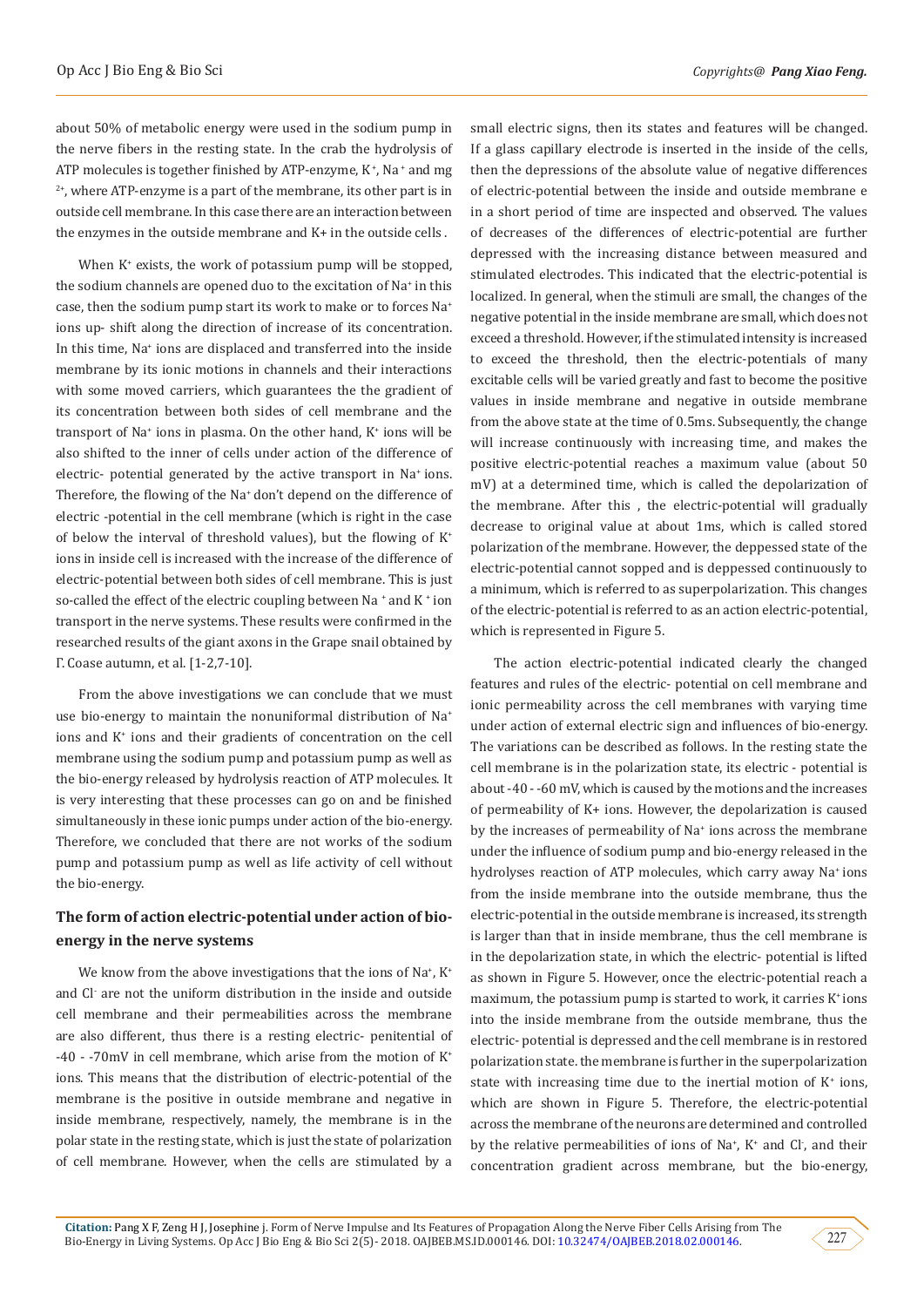which cause the concentration gradient of the ions in both sides of membranes, are carried out by the above ionic pumps, but their energies are obtained from the hydrolyses reaction of ATP molecules. The ionic pumps can not only pump initiatively out some ions but also bring these ions into the cells to maintain always the concentration gradient across membrane at a solid level. In this case the sodium pump can pump out three Na+ in the outside of cell membrane to inside membrane, but the potassium pump can pump out two K<sup>+</sup> to inde membrane from outside membrane to change the electric potential on the cell membrane. When the variation of electric- potential of the axon membrane exceeds its threshold, then the action electric-potential is triggered, thus the excitement of the neurons occurs in the nervous system.

The action electric-potential is an electric signs, or speaking, it is essentially a nerve electric-impulse having certain electric-signs, its signs is great, rapid change and has a solid shape. It is exhibited and represented in the electric- potential having the constancies of size and form, its change of whole shape can be controlled in several milliseconds and depend not on the types and possess of the stimulation, and possess the nature of the "all or nothing". The action electrical- potential has not the distinction of size, but it can transport the nervous -biological information along the nerve fiber membranes in a stable wave form with certain frequency i, the higher of its frequency, the fast of its speed.

Once the action electric- potential reached the nerve terminal, then it will trigger and release some nerve neurotransmitters, in this case its secretion rate are also very higher. Obviously, this kind of action electric-potential is generated under synergistic action of Na+ and K+ ions in their channels. Because the open and close of two ion channels go on very accurately, then the contrary variation of the depolarization of following membrane and its difference of electrical -potential are quickly completed, if the action electricalpotential occurs, this means that the electrical-potential in inside cell is higher than that in outside cell. Subsequently, they back to the level of resting electrical- potential. In the change case of the action electrical-potential, it will be propagated along the axons from one neurons to other in the speed of 120m/s through the synapses up to the central nervous systems and the brain to cause nerve excitement.

Quite clearly, the action electrical-potential is determined by the motions and distributions of ions of Na+, K+ and Cl-. Thus the electrical-potential across cell membrane under action of constant electric-field across membrane e is represented l [1,8-10] by

$$
V = \phi = -\frac{K_B T}{F} \ln \left\{ \frac{P_K [K^+]_i + P_{Na} [Na^+]_i + P_{Cl} [Cl^-]_0}{P_K [K^+]_0 + P_{Na} [Na^+]_0 + P_{Cl} [Cl^-]_i} \right\}
$$
(9)

where  $P_{K^*}$ ,  $P_{N_a}$  and  $P_{C}$  denote the permeabilities of Na, K and Cl ions across the cell membrane, respectively,  $\;$  [  $\; ]_{{}_0}$  and [  $\; ]_{{}_i}$  are the concentrations of ions in inside and outside membranes, respectively.

Evidently, the electrical-potential across cell membrane in Eq. (9) are related only to Na, K and Cl ions, but only if the electric-potential in the inside membrane is lifted and the permeability of Na ions across the membrane from outside to inside is increased , then the values of the electric-potential across membrane will be changed to the positive from negative in the inner membrane. Subsequently, Na ions will infiltrate in the inner nerve fiber membrane, thus the electrical-potential will be lifted, which will lead to increases of osmotic quantity and speed of Na ions. However, when the electrical-potential in the inner membrane is lifted to certain value, a hysteresis effect occurs. In this case the permeability of K ions across the membrane is also increased. Because the concentration of Na ions in the inner fiber membrane are higher, then they can outwardly osmoses to the exterior of membrane. When the action electrical-potential is formed, the permeability of K ions will be increased and is faster than that of Na ions after 0.33ms, then the electrical-potential will return to original value (-70eV) from the maximum (+50mV). This effect cannot be varied although the influence of ion movement of penetration exist because it depend only the speed of motion of K ions to the outside of membrane. The Na ions in the nerve-fiber membrane, which are in the rising period of action electrical- potential in Figure 5 can pump out from the inner membrane by the sodium pump. This phenomenon can be verified in the following experiments.

**a)** Its maximum is increased, if the concentration of Na ions in the solution in outside membrane is lifted. On the contrary, if the concentration of Na+ ions in outside membrane is depressed, then its maximum is decreased.

**b)** The maximum is decreased, when the concentration of Na ions in the solution in inside membrane is lifted.

**c)** The experiment found that the generation of action electrical-potential is accompanied always with the increases of shifted speed of Na ions along the direction of increase of the gradient of electrical -chemical potential. In the great nerve fibers in the squid, one time of the action electrical- potential will result the Na ions of  $3.1n$  mol./ $cm<sup>2</sup>$  to come in the fiber cell.

The experimental results can explain qualitatively the increases of permeability of Na ions across the membrane, if the action electrical- potential appears. This can be verified by the experimental values of the permeability of the ions of Na+ , K+ and Clacross the membrane, for Na<sup>+</sup> , K+ and Cl- their proportions are from 1:0.04:0.45 in resting case to 1:20:0.45 in the depolarization state and appearing of action electrical- potential. This experimental result affirm that the rising period of action electrical- potential or occurring of its depolarization effect in Figure 5 arises from the lifting of concentration or penetration of Na ions across membrane. Thus this verified that the analyses and results mentioned above are correct.